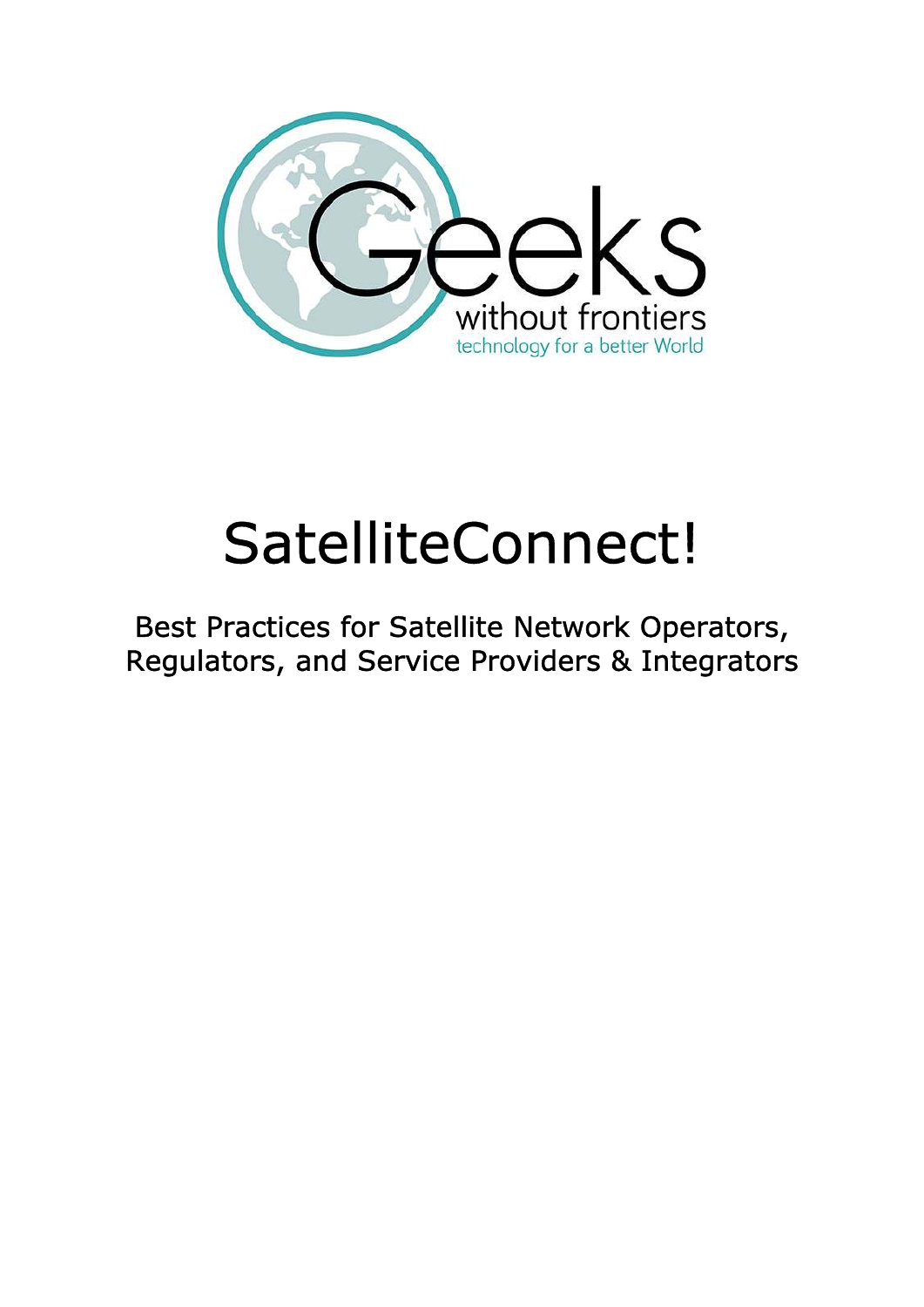#### **INDEX**

| Section 3: Satellite-an essential part of a successful ICT strategy |
|---------------------------------------------------------------------|
| <b>Section 4: Best Practices for Connected Communities  11</b>      |

| Lead author:           | <b>John Morris</b>                  | <b>Geeks Without Frontiers</b> |
|------------------------|-------------------------------------|--------------------------------|
| <b>Contributors:</b>   |                                     |                                |
| <b>Mogens Birk</b>     | <b>VP Partnerships</b>              | <b>BLUETOWN</b>                |
| <b>Simon Gray</b>      | <b>Snr. VP Humanitarian Affairs</b> | Eutelsat S.A.                  |
| <b>David Hartshorn</b> | <b>Secretary General</b>            | <b>GVF (Global VSAT Forum)</b> |
| Jennifer A. Manner     | <b>Snr. VP Regulatory Affairs</b>   | <b>EchoStar Corporation</b>    |
| <b>Gerald Oberst</b>   | <b>Snr. VP Global Regulatory</b>    | SES S.A.                       |
| <b>Del Smith</b>       | <b>Snr. Space Business Counsel</b>  | Reed Smith LLP                 |
| <b>John Morris</b>     | <b>Director</b>                     | <b>Geeks Without Frontiers</b> |
| <b>Michael Potter</b>  | <b>Director</b>                     | <b>Geeks Without Frontiers</b> |
| <b>Chris Stott</b>     | <b>Director</b>                     | <b>Geeks Without Frontiers</b> |



### **Copyright © 2017 Geeks Without Frontiers**

\*Permission is granted to copy, distribute and/or modify this document according to the terms in Creative Commons License, **Attribution-Non Commercial-Share Alike 4.0 International**.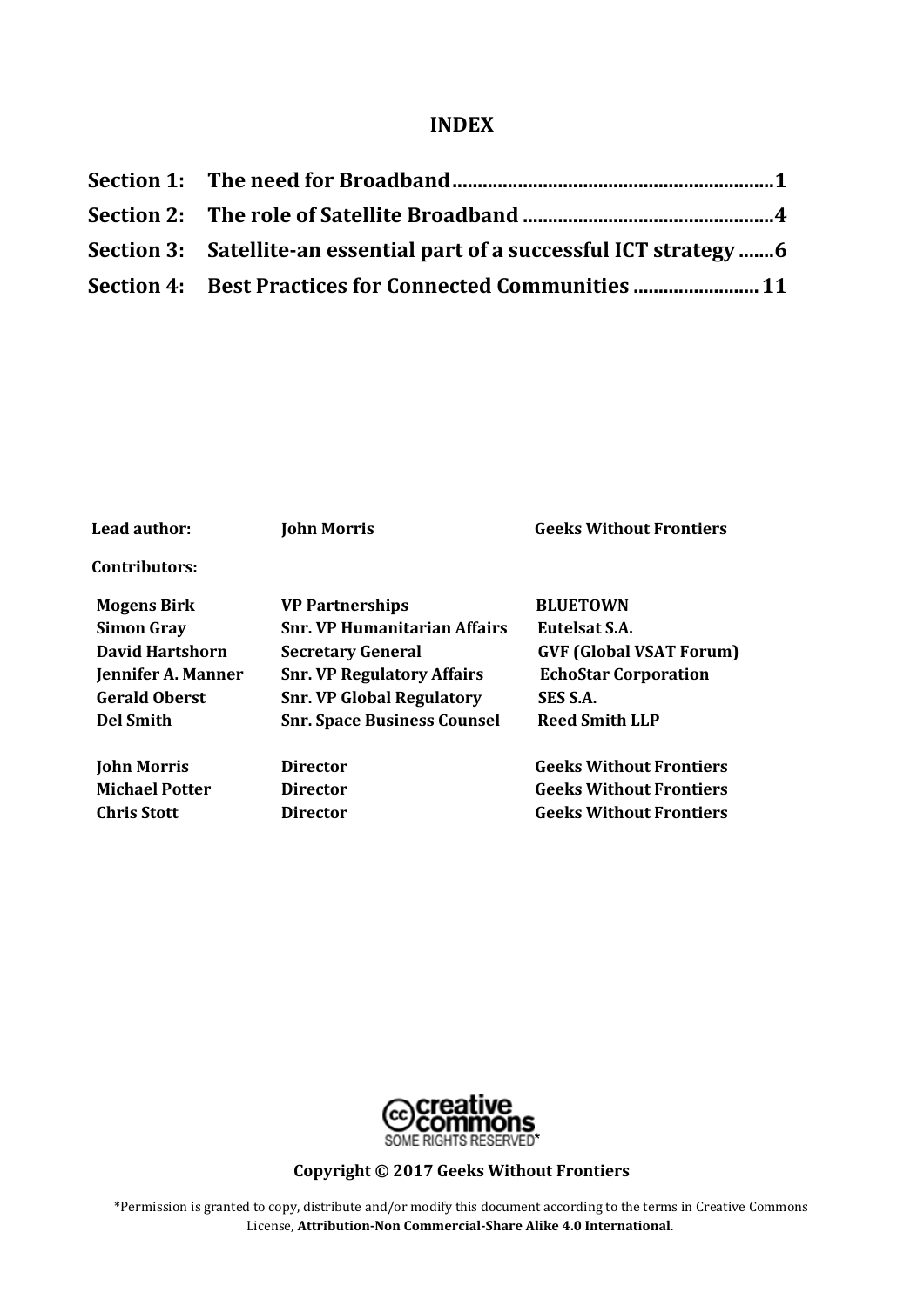### **Section 1: The need for Broadband**

#### **1.1 Connectivity is the Revolution**

In the 21st Century, broadband connectivity is the revolution that is positively impacting the lives of billions of people. Like the 20th century revolution of electricity and the 19th century revolution of railways before it, broadband connectivity relies on a large network to be rolled out, whether terrestrial, air-borne, space-borne or a combination of technologies, in order for the benefits of affordable, adequate and sustainable connectivity to be available to all.

#### **1.2 Nearly half of the world's population are not connected**

Of an estimated global population of 7.3 billion people, approximately 4.2<sup>1</sup> billion do not have access to the benefits of affordable, adequate broadband internet. Over 90% of the world's unconnected people live in developing countries, primarily in South Asia (1.4 billion in 2014), East Asia and the Pacific (1.2 billion), and Sub-Saharan Africa (800 million).<sup>2</sup>

#### **1.3 Broadband as the global enabling factor**

In its July 2016 statement, "**Ensuring that No One is Left Behind**", The UN Broadband Commission for Sustainable Development stated that we "*affirm our sincere conviction and belief in the vital role of broadband in building and transforming our economies and societies, and achieving the Sustainable Development Goals (SDGs) agreed by world leaders in September 2015. Today, 4.2 billion people (or 57% of the world's population) are offline for a wide range of reasons, but often also because the necessary connectivity is not present or not affordable. Information and Communication Technologies (ICTs) are vital enablers of the three pillars of sustainable development: economic development, social development and environmental protection*".3 The statement went on to explain how broadband helps to meet the SDG's and made the following points, which are summarized as follows:

- **Broadband can drive economic growth, prosperity and sustainability**. Significant research demonstrates that broadband connectivity can add to the Gross Domestic Product (GDP) of countries; help create innovation and new jobs in new products and services, advance financial inclusion, and improve labour, agricultural productivity and energy efficiency.
- **Broadband can help address basic needs**. In developing countries, broadband can help meet the basic needs of food, water and energy. Information and Communications Technology (ICT) infrastructure can help improve the supply chain and distribute food more efficiently and effectively, avoiding wastage. Broadband infrastructure is the cornerstone to build smarter and more resilient cities connected to the global marketplace. Sensors are being used to monitor wells, water usage and irrigation methods to use water more efficiently and improve water supply. Smart grids are helping improve energy supply and usage and reduce carbon footprints. Broadband can, and should, be used not just for cutting-edge applications in industrialized countries, but to meet basic needs in developing countries, where people's needs are greatest.

<sup>1</sup> http://www.broadbandcommission.org/Documents/publications/HLPF-July2016.pdf

<sup>2</sup> https://fbnewsroomus.files.wordpress.com/2016/02/state-of-connectivity-2015-2016-02-21-final.pdf

<sup>&</sup>lt;sup>3</sup> The Broadband Commission was launched in May 2010 by the International Telecommunication Union (ITU) and the United Nations Educational, Scientific and Cultural Organization (UNESCO), and comprises government leaders from around the world along with top industry leaders and representatives of international agencies, and organizations concerned with development. http://www.broadbandcommission.org/Documents/publications/HLPF-July2016.pdf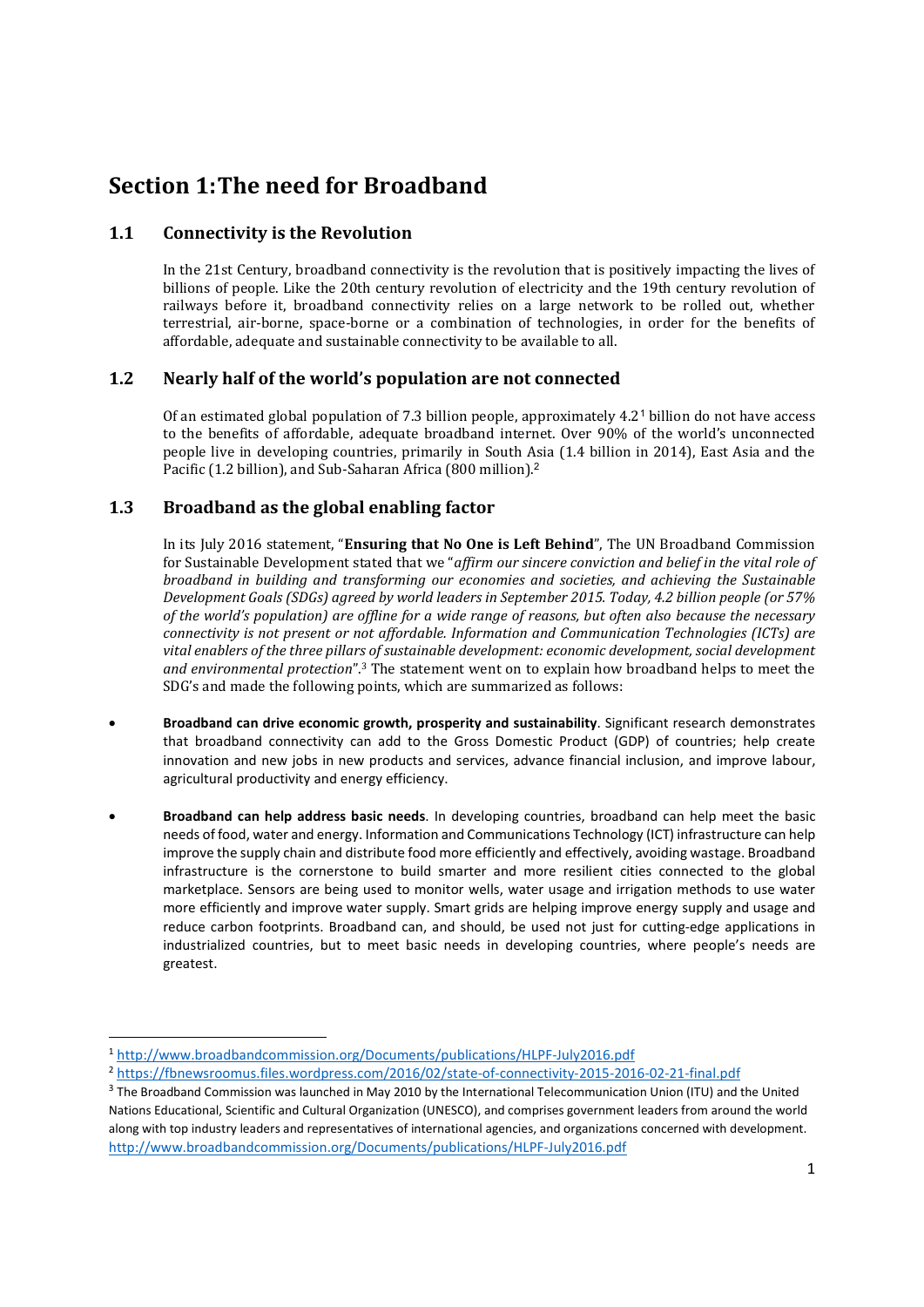- **Broadband can help lift people out of poverty by delivering education**. In developing countries broadband infrastructure can be used to facilitate access to health services and to deliver distance education, lifelong learning and education for refugees and displaced persons. People must be empowered to transform information into knowledge for lifelong learning and digital skills, reflecting linguistic and cultural diversity. It is vital to enable and facilitate creation of relevant broadband-enabled content, applications and services which people can access in their own local languages. Integrating ICTs into education and learning processes can help ensure that online learning is available, accessible and inclusive.
- **Broadband can improve health services and relief efforts**. The world is witnessing a revolution in health care driven by access to broadband connectivity. Doctors, nurses, health care providers and researchers are able to leverage connected devices to provide expertise and even treatment from the largest hospital to the most remote village. Connectivity allows health care providers in rural areas to draw upon global databases, knowledge and teaching to provide access to healthcare. Big Data and the Internet of Things (IoT) have a significant potential to improve the organization and coordination of humanitarian solutions and relief efforts, and improve data analysis and policy-making.
- **Broadband can be used to monitor climate change and planetary processes**. Satellite imagery and monitoring can be and is used to track and assess phenomena such as changes in ocean temperature, deforestation, thinning of the polar ice caps, animal migration, and land use. Building up time series data on all these matters can complement scientific research and track developments in these processes, including the impact of changes in policy.
- **Broadband networks are vital for achieving the Sustainable Development Goals (SDGs)**. Digital inclusion is of paramount importance to ensure that no one, and no society, is left behind. This must include a special focus on bridging the digital gender divide, to empower every girl and woman through new technologies.

We are witnessing a second renaissance, a digital revolution, driven by broadband, but its promise can only be achieved if connectivity for all is made a reality. The statement from the UN Broadband Commission for Sustainable Development finished with the following quote: "*Let us grasp this vital opportunity to strive for a world where every citizen can potentially experience the opportunities and benefits of universal, affordable and inclusive access and connectivity to ICTs. We urge you to enhance the policy environment to enable and facilitate deployment of broadband infrastructure and harness the potential that the effective collaboration among the governments, private sector and other stakeholders could deliver in connecting the world with broadband and develop relevant content and skills as a top priority for economic growth and social digital inclusion, so broadband can help facilitate and accelerate the achievement of the SDGs*."

#### **1.4 Satellite-an important part of the solution**

The provision of broadband connectivity relies upon many competing and complementary technologies. An effective service requires a balanced blend of terrestrial mobile, fixed wireless, cable, fiber and satellite to meet the needs of urban, exurban and rural areas. Satellite is a complementary broadband technology which serves a number of important purposes. It can connect areas that are hard to reach by terrestrial wireless, cable and fiber given the exigencies of terrain and distance or given an uneconomically viable demography. It can also provide connectivity between terrestrial wireless and cable and fiber networks where gaps occur due to terrain, distance or demographic factors and can also provide important backhaul functions. As satellite, by its nature, has near global coverage and is highly resilient, it is also a vital part of responding to natural disaster and emergencies where quick and flexible bandwidth resources are required.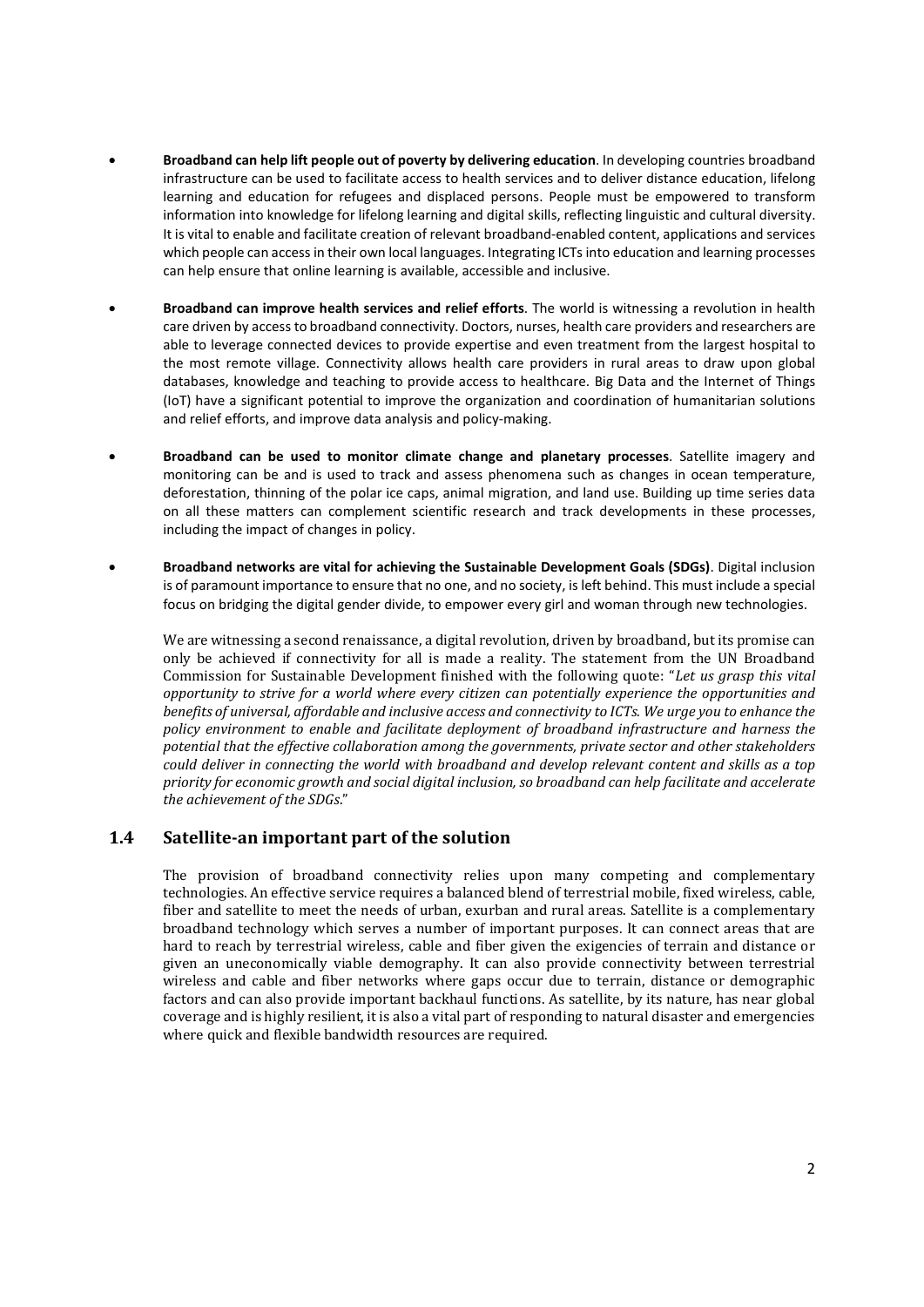#### **1.5 Why SatelliteConnect!?**

Achieving connected communities is a critical part of the goal of making the benefits of broadband available to the remaining 4.2 billion people and thereby to help meet the UN Sustainable Development Goals. The mission of the Satellite Connect initiative is to provide satellite network operators regulators and service providers & integrators around the world with information about how satellite broadband can help to close the digital divide accompanied by the best practices and tools necessary to bring this about so that all governments can enable their citizens, their economies, and their nations to prosper.

#### **1.6 Best practices for Connected Communities**

The entire world is experiencing the broadband revolution, yet the exponential technology driving this is changing faster than the regulations that guide and control it. This, in turn, is preventing communities from becoming connected as fast as they may otherwise be. The team of experts involved in the Satellite Connect initiative have first-hand experience of the challenges that need to be overcome in order for the power of these technologies to be leveraged so as to help accelerate closing the digital divide. A key purpose of this initiative is to provide a set of best practices for satellite network operators, regulators and service providers & integrators. Satellite Connect is a resource of these best practices to date.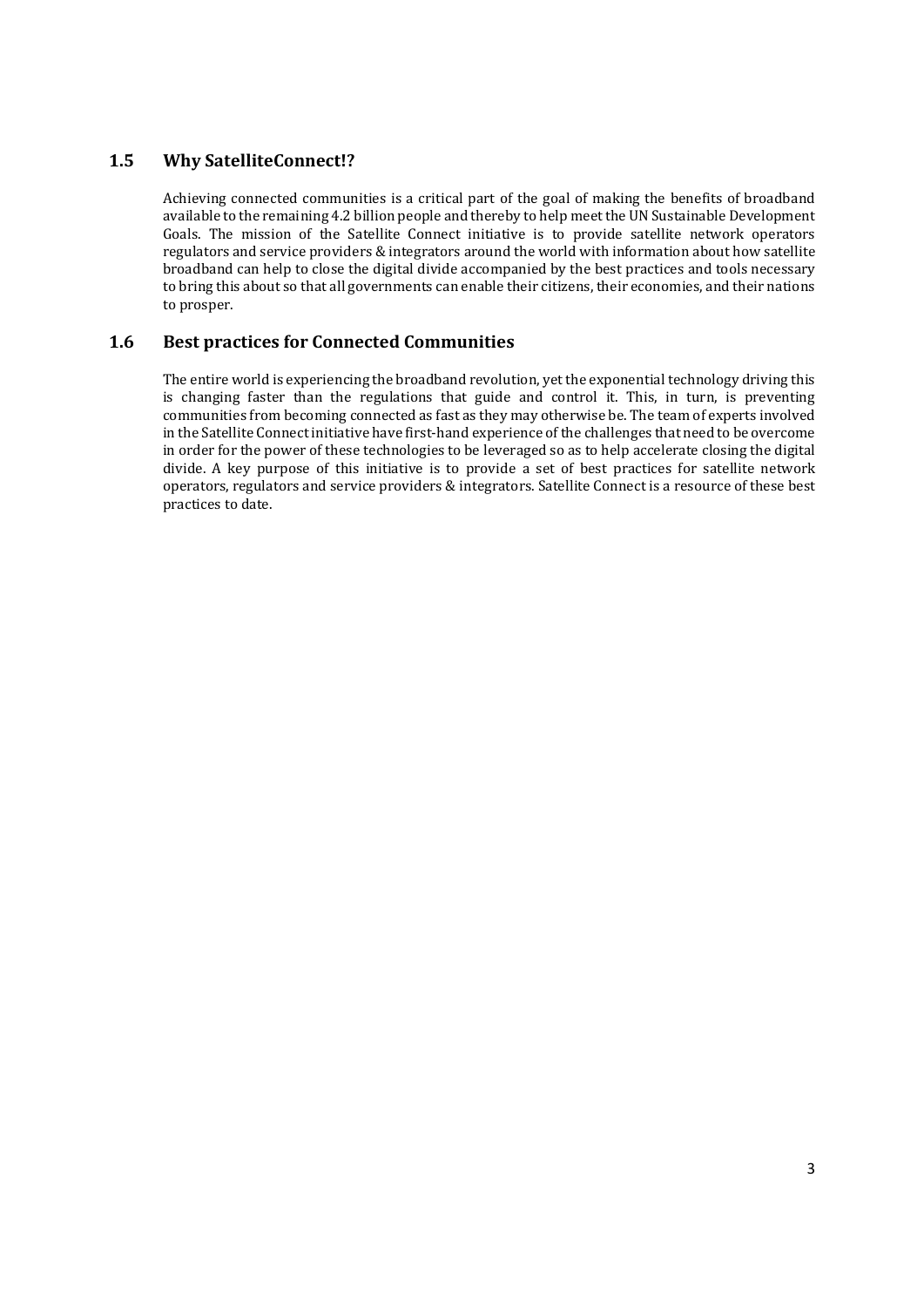### **Section 2: The role of Satellite Broadband**

#### **2.1 Satellite is an integral part of the global broadband solution**

October 4, 2017 marks the 60th anniversary of the launch of Sputnik in 1957. Since then, communications technologies have improved at a rapid pace and satellite is no exception. Satellites today serve as the critical global communications backbone for the world. New satellite based broadband services are changing the way broadband is delivered in many environments ranging from rural and urban areas to inflight and shipping connectivity. Satellite coupled with terrestrial services is now an integral part of the global broadband solution.

#### **2.2 The satellite industry paradigm is changing**

The satellite industry is undergoing an unprecedented period of material change. Driven by new technologies, lower costs and increased competition focused on developing unprecedented capacity and service provision. After significant sector consolidation there is now increased competition from new entrants and capabilities; lower prices and more flexible terms are expected to result. There are five main causes for this change of paradigm:

#### 2.2.1. **New satellite technologies**

The sector is witnessing a revolution in the cost, quality and coverage of broadband on a global scale. The introduction of High Throughput Satellites (HTS) in Geostationary Orbit (GSO) coupled with new constellations of non-GSO satellite systems is resulting in lower costs per bit and faster, better quality, real-time broadband services. For example, an HTS has more than 10 times the bandwidth compared to a normal satellite by targeting specific locations with 'spots' or 'beams' rather than providing blanket coverage. This means that, where HTS coverage can be offered, the cost of the bandwidth can be reduced significantly compared to 'wide beam' satellite broadband, but HTS is not suitable for every user especially those looking for wide area coverage. HTS can therefore supply a granulated and low cost solution to certain types of customers in specific locations covered by the HTS 'spots'. Efficient use of multicasting and caching technologies further improve the scalability and cost competitiveness of satellite solutions, in particular in the light of the growing video content on the Internet.

An important part of the cost of delivering satellite bandwidth is the ground-based terminal for receiving signals. With changes in both spectrum and technology these have over the years decreased materially in size and cost while increasing in power. The most recent VSATs (very small aperture terminals) can cost less than \$300 compared to some as high as \$10,000 a decade ago and, in some cases, assuming appropriate terminal design and sufficiently simplified installation procedures and tools, can be self-installed. Whist this greatly reduces the barrier to ownership, there is still much to do in producing universal communications standards so as to help reduce capital and operating costs and encourage transferability between service providers.

#### 2.2.2. **Satellite connectivity and resilience has improved materially**

Advances in technology have meant that some of the factors that traditionally affect satellite delivery quality such as rain fade (where rain, snow or ice weaken the radio signal), are able to be addressed resulting in a dramatically improved service. While there is a long way to go to achieve consistent standards across the world, quality standards of connectivity and resilience have greatly improved. In North America, for example, a 2016 Federal Communications Commission study4 on US broadband providers showed that a satellite

<sup>4</sup> https://www.fcc.gov/reports-research/reports/measuring-broadband-america/measuring-fixed-broadband-report-2016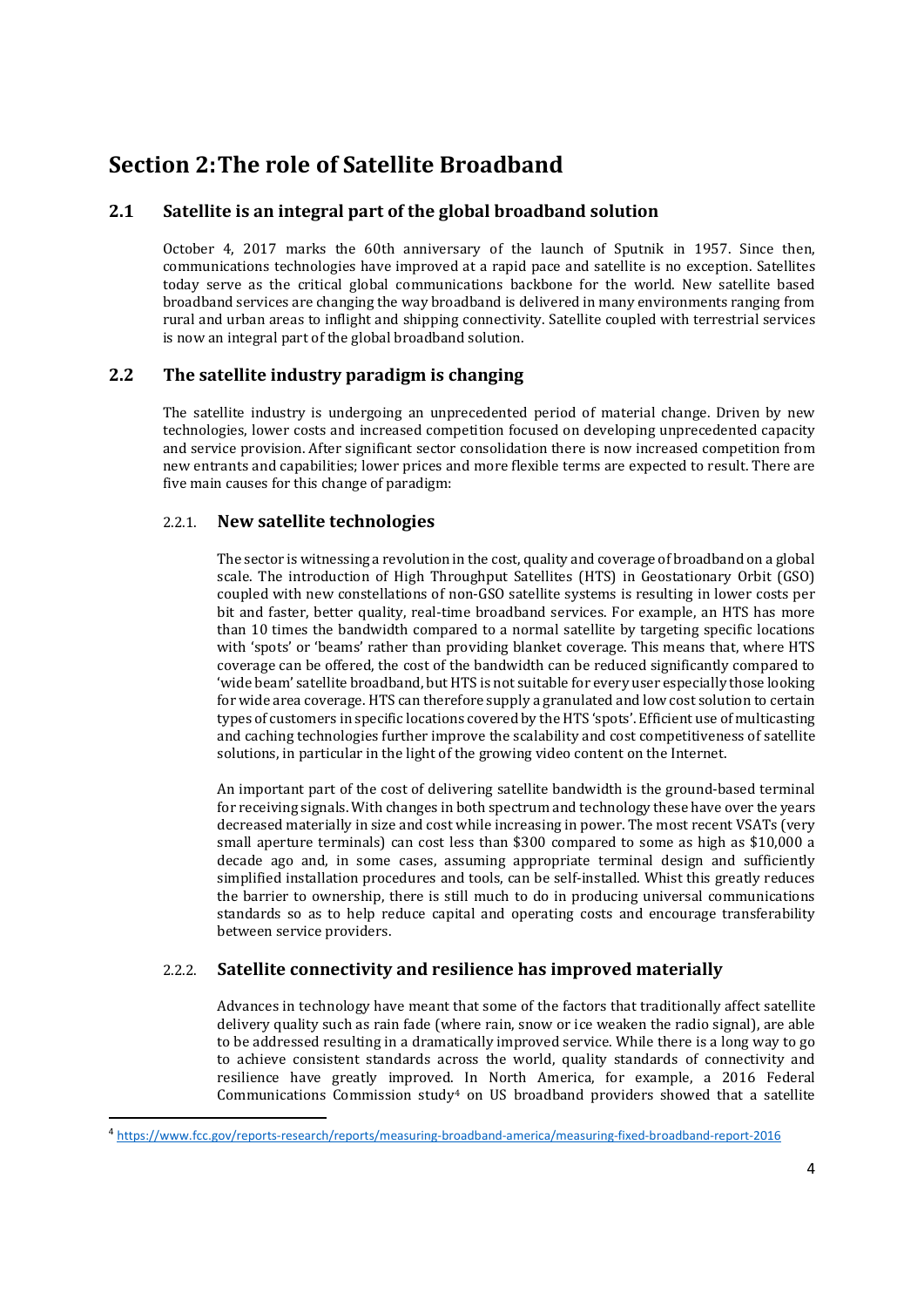provider outperformed the DSL, Fiber and cable operators in delivering advertised speeds. While it did not outperform in all categories, it is indicative of the progress being made.

#### 2.2.3. **Competition in the Launch Services Market**

The cost of launching satellites into space has always been an important cost consideration for the industry. The \$10m X Prize for the first non-government organization to launch a reusable manned spacecraft into space twice within two weeks, which was won in 2004, created a new momentum in launch services. A new breed of entrepreneurial investor entered the market focused on developing reliable, affordable and reusable launch vehicles targeting lower launch and associated costs. Coupled with technological advances resulting in the lower cost of satellites themselves and advancements in satellite broadband, the sector is witnessing a revolution in the quality and cost of the provision of satellite broadband around the world.

#### 2.2.4. **Global media is increasing demand for broadband**

The Internet is increasingly creating global access to markets and, in turn, is driving economic opportunity. New global media companies such as Amazon, Facebook and Google, with their related interest in broadband as the main means of communicating with their audiences, have brought an increased focus on satellite as an important part of a global reach solution. Attracted by the opportunities, global investors, such as Softbank are spurring further investment and innovation.

#### 2.2.5. **Satellite services are becoming more competitive**

As part of the global broadband infrastructure, satellite is a competitive platform and in some cases the only cost effective means for reaching people, and is a complementary service to terrestrial mobile, fixed wireless, traditional copper wireline services such as DSL (Digital Subscriber Line) and optical fiber. With advances in technology, reductions in cost and increases in the quality of connectivity and resilience, there are some areas where satellite broadband is becoming price competitive with, for example, some DSL services that operate at slower speeds than fiber.

Evidence is beginning to emerge in developing countries of lower prices for satellite bandwidth, albeit at speeds that may not be viable in major world cities. For example, a recently launched service in Sub-Saharan Africa, leveraging the benefits of HTS, is offering individuals and organizations plans varying from a 10GB monthly volume limit (through to unlimited) and download speeds of up to 20 Mbps. Package pricing starts at 30 USD depending upon the plan and country. Equipment and installation cost a few hundreds of U.S. dollars, depending on the distributors and the countries, and can be installed in as little as 2.5 hours.

Given that the ITU estimates that only 7% of fixed broadband connections in less developed countries (LDC's) are advertised at speeds of 10Mbps and above5, this type of satellite based broadband service has the potential to make a material contribution to connectivity in the LDC's.

Although there are still many advances in technology, regulation and commerce required before this type of service can become ubiquitous, there is tangible evidence of advances in satellite broadband delivery which bodes well for the prospects of helping to meet the UN's Sustainable Development Goals by making more affordable, adequate and sustainable connectivity available to all.

<sup>5</sup> http://www.itu.int/en/ITU-D/Statistics/Documents/facts/ICTFactsFigures2016.pdf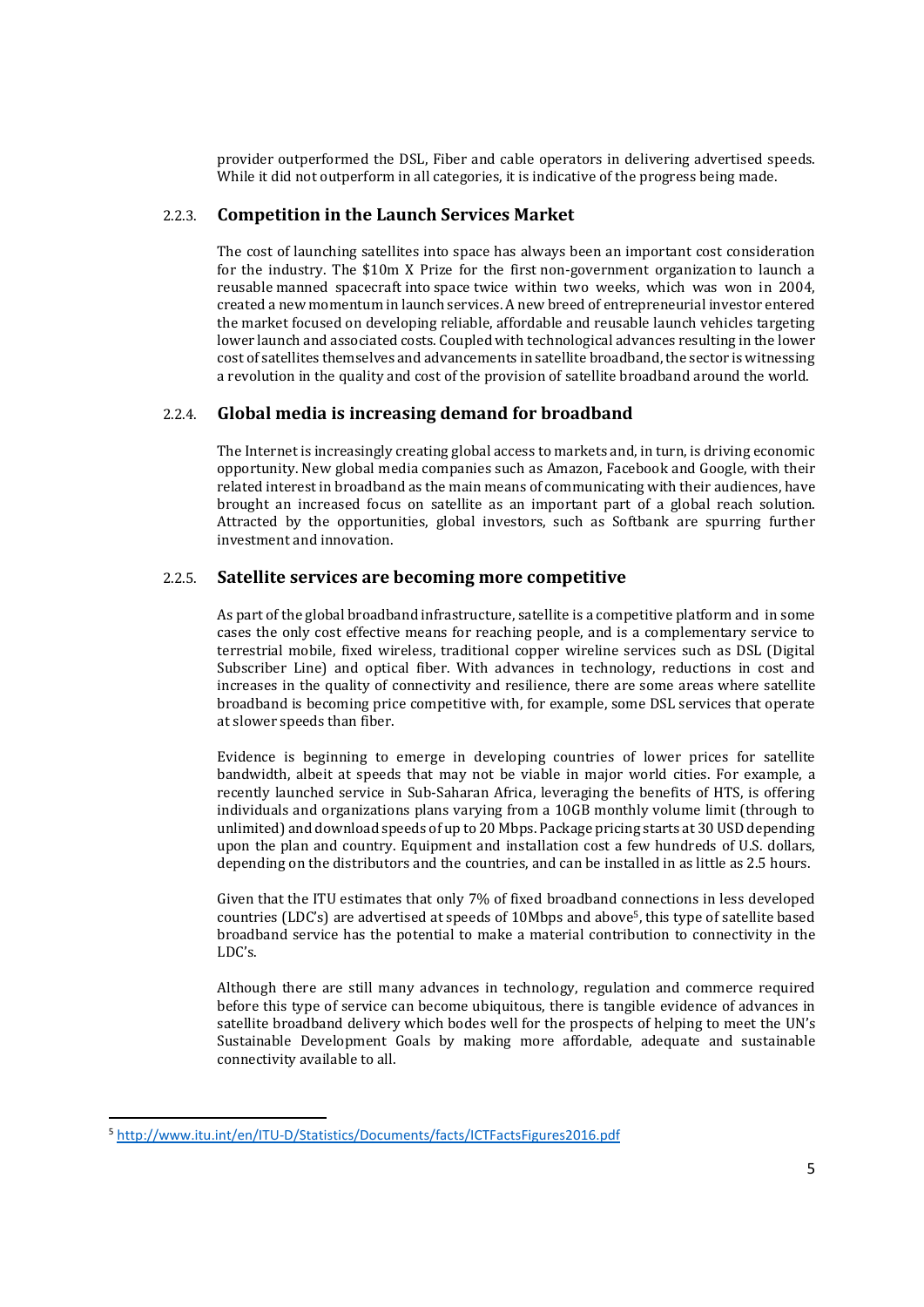### **Section 3: Satellite-an essential part of a successful ICT strategy**

#### **3.1 Introduction**

Satellite based broadband is becoming an increasingly important part of helping to reduce the digital divide, especially in Asia, Sub-Saharan Africa and the developing world generally (as well as in underserved parts of the developed world). There are strategically important steps that governments, funders, the satellite industry and NGO's operating in the humanitarian sector can take to help promote Connected Communities as part of a considered and coordinated Information and Communications Technology (ICT) strategy.

#### **3.2 The Digital Divide**

In its July 2016 "**Ensuring that No One is Left Behind**" statement (quoted at the beginning of this paper), the UN Broadband Commission for Sustainable Development made clear the importance of closing the digital divide. Recent statistics illustrate how clear the divide is:



In developed countries, the proportion of households with Internet access at home is twice as high as in developing countries.

Only 15% of households in LDCs have Internet access at home. In these countries, many Internet users are accessing the Internet from work, schools and universities or from other shared public connections outside the home.

LDC: Less Developed Countries. The majority of LDCs are in Sub-Saharan Africa.<sup>6</sup> Source: ICT Facts and Figures, 20177.

<sup>6</sup> http://www.itu.int/en/ITU-D/LDCs/Pages/Who-are-the-LDCs.aspx

<sup>7</sup> http://www.itu.int/en/ITU-D/Statistics/Documents/facts/ICTFactsFigures2017.pdf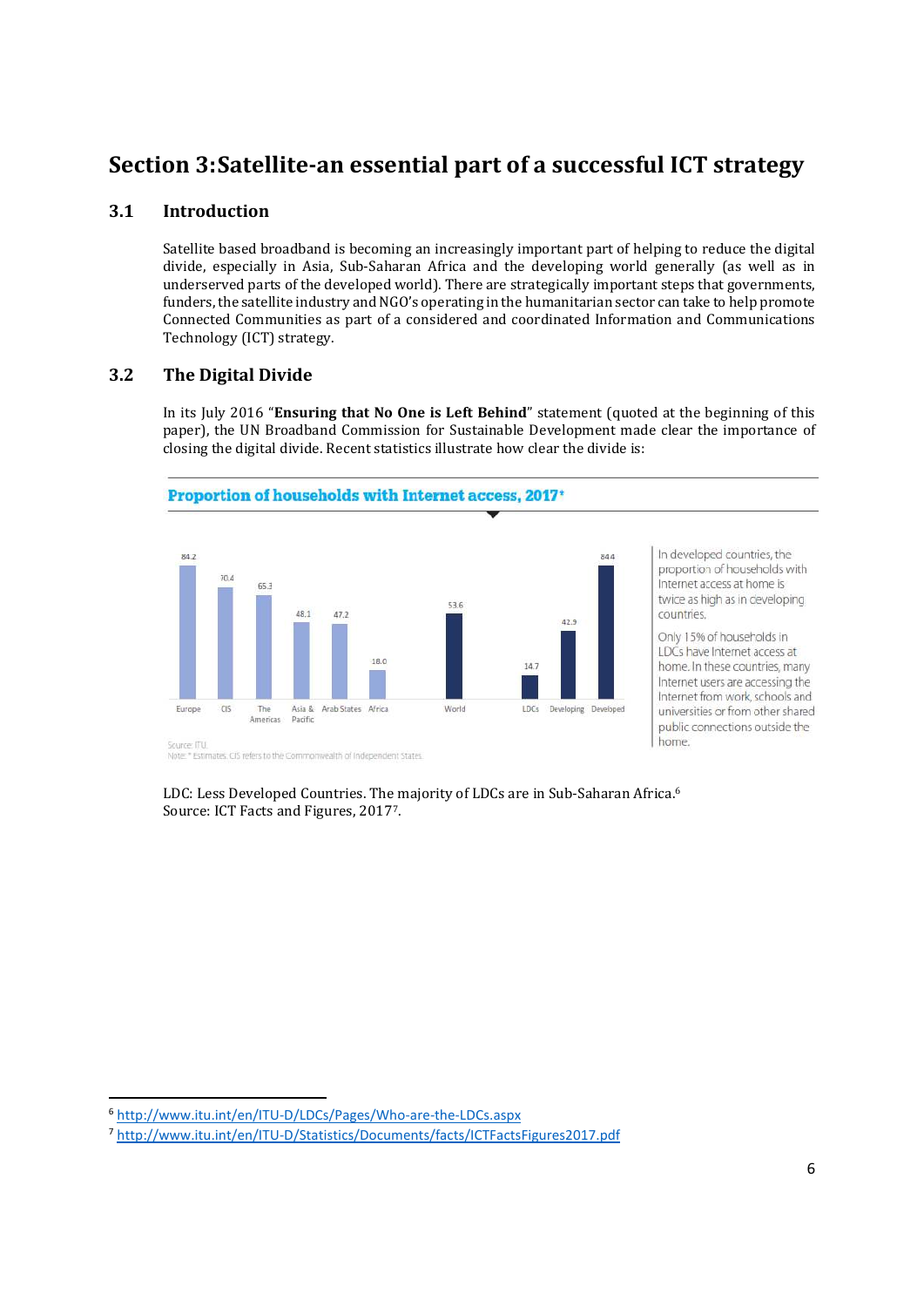#### **3.3 Optimizing the Satellite solution**

#### 3.3.1. **The 'Time to Market' benefit**

Any ICT strategy must recognize the strengths of each of the broadband delivery technologies. Satellites, for example, are able to provide very rapid connectivity, irrespective of distance, and an ability to leapfrog ahead of other delivery technologies such as cable, fiber or terrestrial wireless which have a material 'time to market' aspect. This leapfrog effect allows universal service to be delivered within a reasonable time-frame and is especially relevant to locations where the demographics and terrain mean that traditional cable, fiber and terrestrial wireless communications structures are uneconomic.

An example of such 'leapfrogging' can be seen in the ITU defined 'Less Developed Countries' (LDCs) which include the majority of Sub-Saharan African countries.<sup>8</sup> The 2017 'ICT Facts and Figures' report estimates that LDC fixed broadband (defined by the ITU as being 256kb/s or greater) penetration remains at below 2% of the population and has grown at a compound average growth rate (CAGR) of 35% per anum since 2012. It also estimates that 22% of the LDC population have mobile broadband subscriptions which have grown, during the same period, at a CAGR of over 50% showing how mobile is 'leapfrogging' fixed broadband.<sup>9</sup> The report also noted that in the period 2013-2016, mobile broadband prices decreased by more than 50% (as a percentage of Goss National Income Per Capita) making it more affordable than fixed broadband.

With advances in satellite technology, the introduction of new services and continuing reductions in the cost of satellite broadband services, satellite is well placed both as a complement to other technologies and also as a potential 'leapfrogging' alternative (in certain areas) that offers governments the opportunity to implement broadband solutions very rapidly irrespective of demography, distance and terrain.

#### 3.3.2. **The cost benefit**

The principal capital and operating costs of acquiring, launching, maintaining and replacing the core satellite operating infrastructure are met by the satellite network operators rather than their customers. Consequently the cost to governments of satellite broadband is relatively low and is, in effect, restricted to purchasing or leasing consumer premises equipment and subscribing for services.

Governments have to balance the long-term investment return and job creation benefits of developing their own traditional cable, fiber and terrestrial wireless communications networks with the speed to market and low investment requirement that satellite communications offer. This ability of satellite to deliver almost immediate connectivity with little or no capital or operating cost is very important in considering long-term ICT policies especially where resources are scarce.

#### 3.3.3. **Complementary networks**

Satellite broadband is an adaptable and complementary communications solution. Satellite is used to deliver broadband services to areas where cable, fiber and terrestrial wireless solutions are not available (in both developing and developed nations), to help connect other fixed and wireless broadband networks in areas where satellite is the most economically viable solution and also provide

<sup>8</sup> http://www.itu.int/en/ITU-D/LDCs/Pages/Who-are-the-LDCs.aspx

<sup>9</sup> http://www.itu.int/en/ITU-D/Statistics/Documents/facts/ICTFactsFigures2017.pdf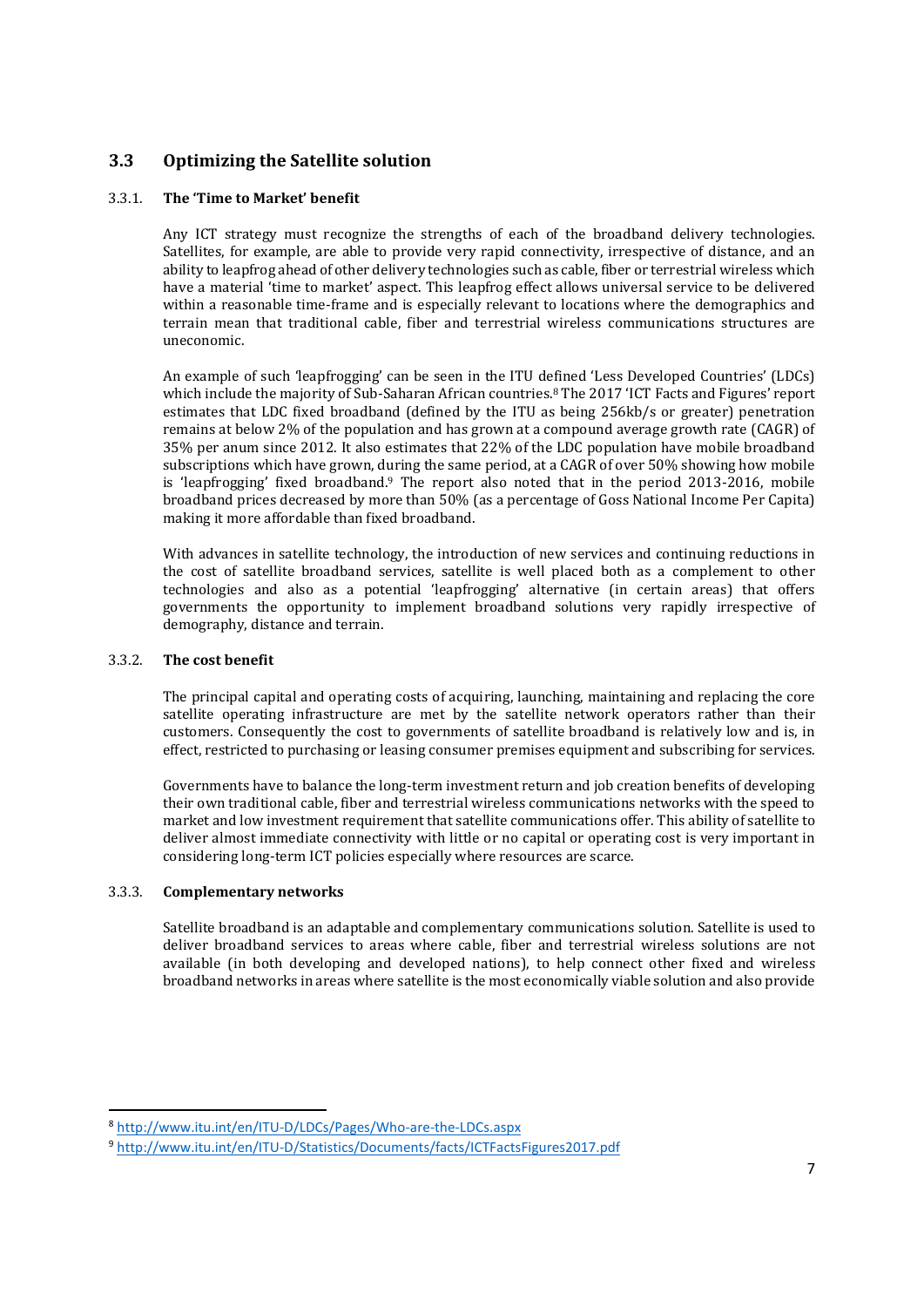important backhaul services. With its global coverage, ease of access and mobile receivers, satellite broadband is also an integral part of any global or humanitarian disaster management solution.

The USA and Europe are examples of the use of a broad range of network solutions. They are among the group of countries with the highest percentage of households with internet access in the world.<sup>10</sup> This is achieved using a combination of satellite, terrestrial wireless, cable, fiber and 'line of sight' microwave technologies. For example, in certain rural portions of the United States, satellite broadband is the only effective way to receive high-speed broadband services, as there is no competing terrestrial infrastructure. The fact that satellite is an integral part of the solution in relatively mature broadband markets is illustrated, in turn, by the fact that the USA and Europe are also amongst the largest global markets for Satellite broadband.<sup>11</sup>

In considering developing ICT strategy for developing countries therefore, due consideration must be given to the use, where appropriate, of all types of networks. Population density, terrain, distance and relative capital and operating costs will obviously play an important role in deciding the balance of any combination of broadband technologies. Any ICT policy should take account of every broadband delivery technology and not, for example, exclude the relatively volume limited services such as terrestrial wireless and satellite, although the advent of 5G and HTS are changing the 'volume limitation' aspect.

Based on the ITU statistics regarding broadband in the LDCs referred to in Paragraph 3.1 above, it will take many years, much investment and an approach involving complementary broadband technologies to help close the digital divide in the LDCs. The Broadband Commission for Sustainable Development estimates that it will cost US\$450 billion to provide the next 1.5 billion people with Internet access.12 Satellite has an important role to play, especially in the LDCs and given improvements in satellite service quality and reductions in cost, satellite should be well be placed to make a material contribution.

#### 3.3.4. **VSATs and NMS**

Ground based terminals such as VSATs for receiving satellite signals and related network management system (NMS) technologies are an important cost element in any ICT strategy that uses satellite. The GVF (Global VSAT Forum) estimates that there are more than 1,000,000 fixed earth stations and 500,000 mobile terminals in use in the world.13 The VSAT technologies are now in their third generation, are far smaller, can achieve speeds of 100Mb download and 20Mb upload, cost less than US \$300 and some can, with appropriate training, be self-installed within a few hours.

An informed ICT strategy would seek to encourage standardized, well-supported hardware and software solutions that are as technology and service provider neutral as possible thereby increasing flexibility, leveraging economies of scale and reducing training and support costs.

#### 3.3.5. **Leveraging 'tariffing' and 'caching'**

Tariffing structures generally reflect market forces with higher rates during the day and lower (and sometimes 'free') rates at night when businesses are typically not on-line. This differential can be leveraged for the benefit of the community especially if combined with computer caching technologies. Using education as an example, school and colleges (in areas where broadband facilities are very limited and cost a material issue) can install computer caching facilities enabling the desired educational materials to be downloaded and saved overnight with the teachers and student able to

<sup>10</sup> http://www.itu.int/en/ITU-D/Statistics/Documents/facts/ICTFactsFigures2017.pdf

<sup>11</sup> http://www.itu.int/ITU-D/treg/broadband/ITU-BB-Reports\_RegulationBroadbandSatellite.pdf

<sup>12</sup> http://www.broadbandcommission.org/Documents/publications/HLPF-July2016.pdf

<sup>13</sup> https://www.itu.int/net/wsis/docs/pcip/misc/gvf.pdf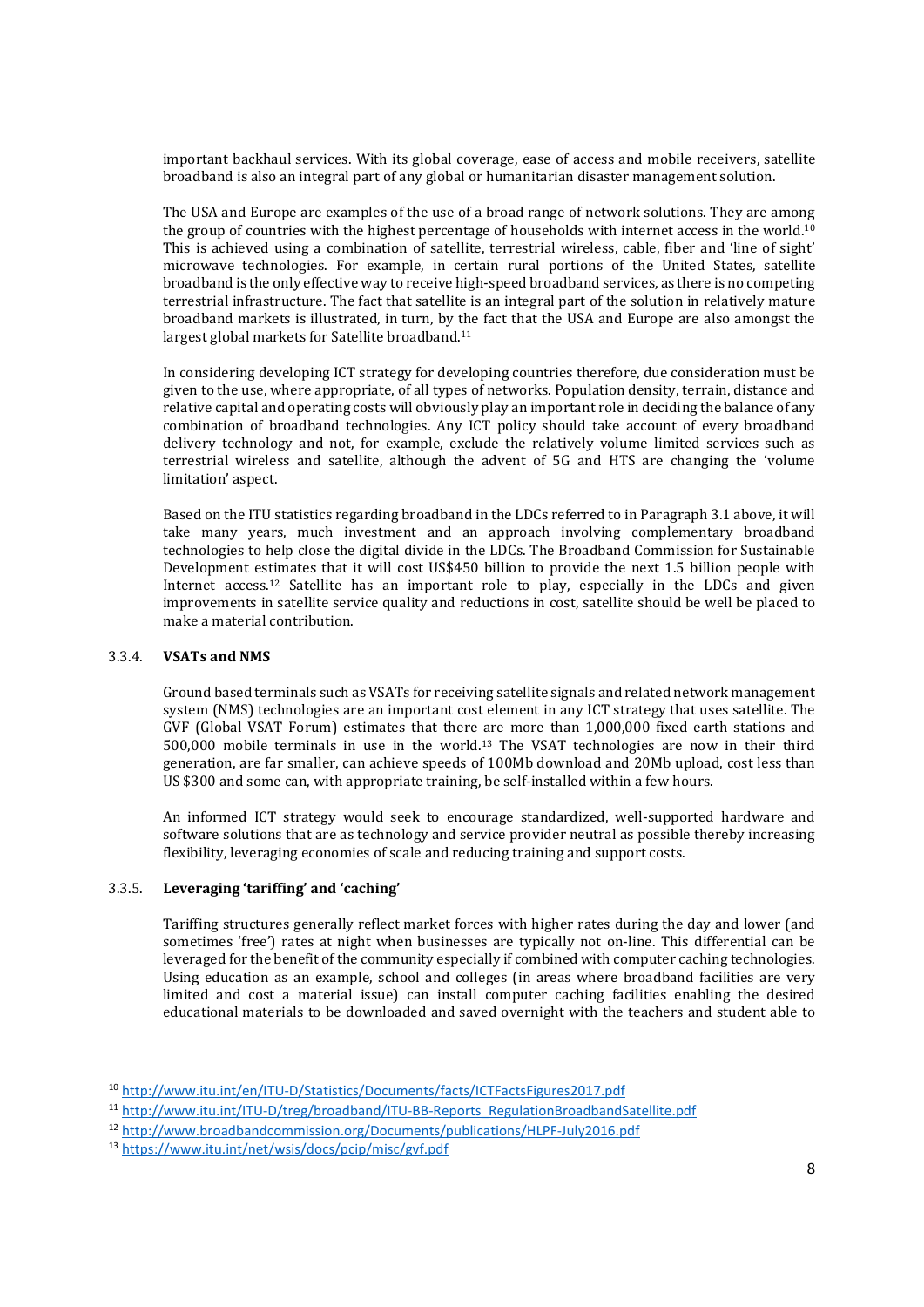access the materials during the day by 'surfing the cache' in simulation of 'surfing the web'. This is a very efficient leverage permitting optimization of resources.

#### **3.4 Optimizing Regulation**

Since Sputnik 1 was launched sixty years ago, about 6,600 satellites from more than 40 countries have been launched. There are an estimated 2,000 communications satellites in orbit.<sup>14</sup>

Historically, communications satellites were funded and operated by governments, but commercial satellites have been in-service for over the last 50 years. With the advent of commercial communications operators came the need for appropriate regulation. In the space segment, regulation principally focuses on licensing for the use of specific radio frequencies and also for landing rights. Regulation of the earth segment principally focuses on licensing network operators and service providers and also on licensing earth stations and terminals to receive the satellite signals.

#### 3.4.1. **Regulatory goals**

If a significant goal of regulatory policy is to help close the digital divide, regulators should also focus on the elimination of unnecessary regulations that inhibit the use of satellite services to provide communications on an open and competitive basis.

The GVF (Global VSAT Forum) conducted a survey of the policies and regulatory conditions applied to satellite services in almost every country of the world.15 The survey revealed an increasing recognition by regulatory agencies that "*less is more*." In other words, many policy makers and regulators now recognize that imposing less regulatory requirements results in more access to essential communications and also serves as an important means of enhancing competitiveness.

The survey also noted that 146 governments have endorsed the World Trade Organization's ("**WTO's**") General Agreement on Trade in Services ("**GATS**"), which along with its Fourth Protocol on Basic Telecommunications Services provide for pro-competitive, market opening measures for both fixed, mobile and Satellite communications solutions.

#### 3.4.2. **Key aspects of a successful regulatory policy:**

- (a) **Technology-neutral regulations.** Modern telecommunications use a range of different technologies including terrestrial wireless, wireline and satellite networks. In order to facilitate fair competition between these technologies, regulators must make their regulations, licensing requirements and regulatory fees technically neutral. For example, an Internet service provider (ISP) would ideally be able to select either a terrestrial (wireless or wireline) or satellite system architecture to build its network, based solely on the relative costs and benefits of each available technology.
- (b) **Regulatory transparency.** Another important principle is the need for countries to employ transparency in telecommunications regulation. A significant number of regulators publish their laws and regulations on satellite licensing and permits. This transparency has reduced the time and cost of acquiring licenses and helped to promote regulatory harmonization. However, it is imperative that all regulators do this in an easy to find and read format.
- (c) **Access to spectrum.** Radiocommunications spectrum remains a scarce resource despite the ability of technology to access higher frequency bands and to enable greater sharing between services. As demand for broadband connectivity, including higher speeds and capacity, continues to increase, it is critical that access to additional spectrum be made available on a

<sup>14</sup> https://www.britannica.com/technology/satellite-communication

<sup>15</sup> http://www.ratel.rs/upload/documents/javne\_rasprave/GVF%20Satellite%20Policy%20Guidelines%202009.pdf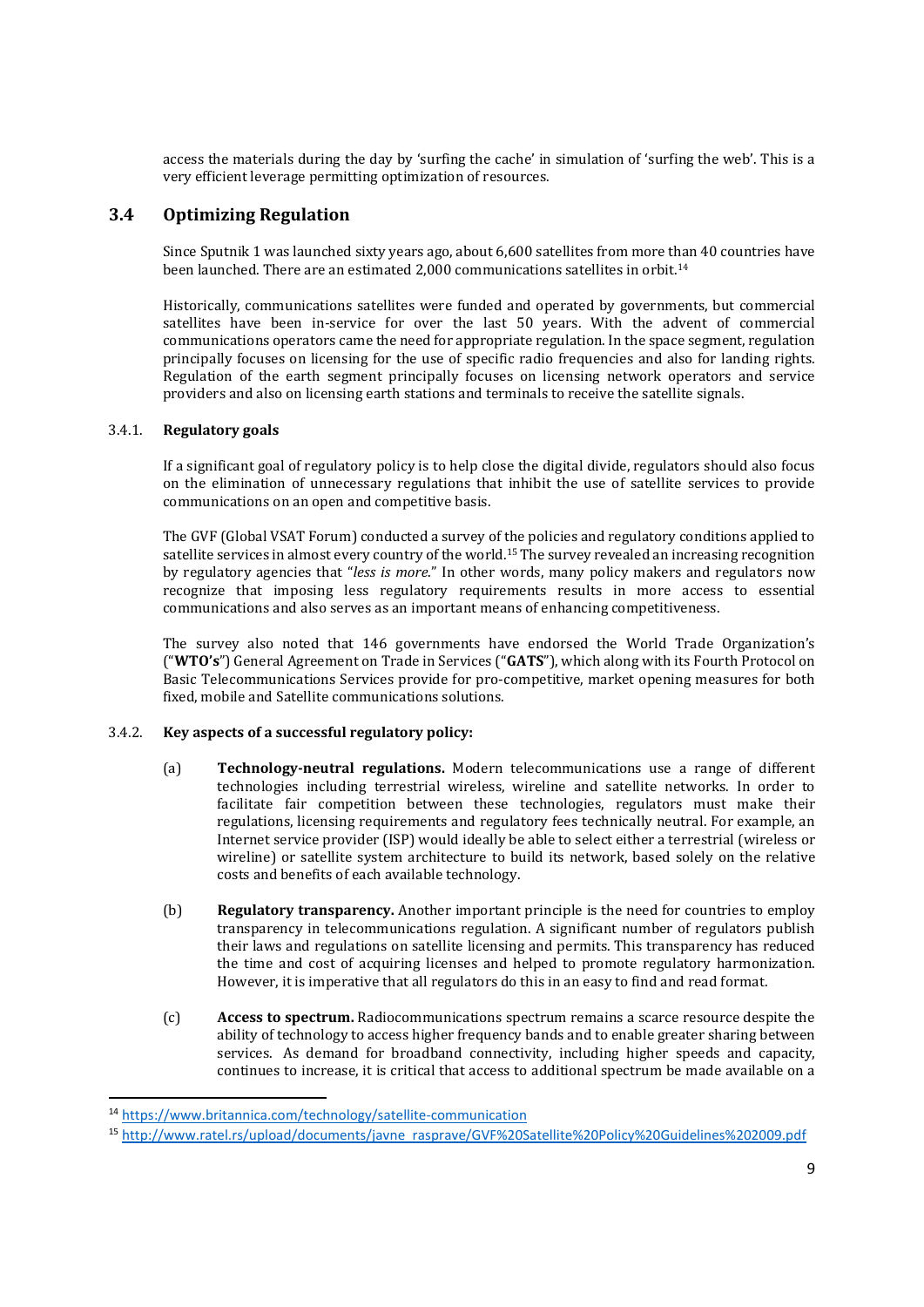technology neutral basis. It is also critical that policy makers resist the temptation to provide access to the scarce spectrum resource solely on economic grounds and take into account demand, economics, use and other important factors. Failure to do so will likely result in certain communications technologies obtaining access to spectrum at the expense of other services that serve critical needs. For example, it is imperative that governments balance access to ensure that technologies that serve densely and more remote communications needs both have access to adequate spectrum.

(d) **Spectrum management.** Regulation of satellite and other radio communications services is necessary to manage scarce spectrum resources although most satellite services do not share spectrum in the same frequency band with other radio communications services. In such cases, no reason exists for regulators to place any restrictions on satellite networks that have been licensed by other countries and have completed spectrum coordination through the International Telecommunications Union (ITU). Regulators should only impose licensing and, where appropriate, spectrum coordination requirements on satellite networks that are based in their country.

These same principles should be applied to owners and operators of satellite earth stations. To the extent that the VSATs are communicating using satellites (either domestic or foreign) that have completed the ITU spectrum coordination process, no spectrum related regulation should be required for these satellite earth station operations.

- (e) **A competitive domestic and cross-border market.** This requires a legal and regulatory structure that does not discriminate in favor of existing service providers, or otherwise limit the number of independent satellite service providers. Cross border competition is also very important in providing consumers with access to a broader range of technologies and service options. The GATS, for example, require WTO Members to treat companies from other WTO Members the same as they treat their own companies and to accord them with Most Favored Nation ("MFN") status.
- (f) **Licensing and Harmonization.** In regulating the design and configuration of satellite transmission equipment, regulators should not duplicate the regulatory efforts of other countries, or force 'type approval' requirements on imports of equipment that has been approved and certified by other countries or by recognized international certification bodies. Traditionally, most governments have required each VSAT or mobile satellite terminal to be licensed individually (in addition to requiring a network operator's license). However, with global standards, such requirements should be eliminated, which will result in reduced costs and delay to market.
- (g) **Blanket Licensing.** Recently, the approach to regulating VSATs through "blanket licensing"-has been successfully implemented in a number of countries. With this form of regulation, VSATs are configured based upon technical criteria (power level, frequency etc) that eliminate the risk of unreasonable interference. A single blanket license can be issued covering a very large number of VSAT terminals. These approaches have worked well for the regulator, for the industry, and for end users, wherever it has been applied. This approach should be more widely adopted.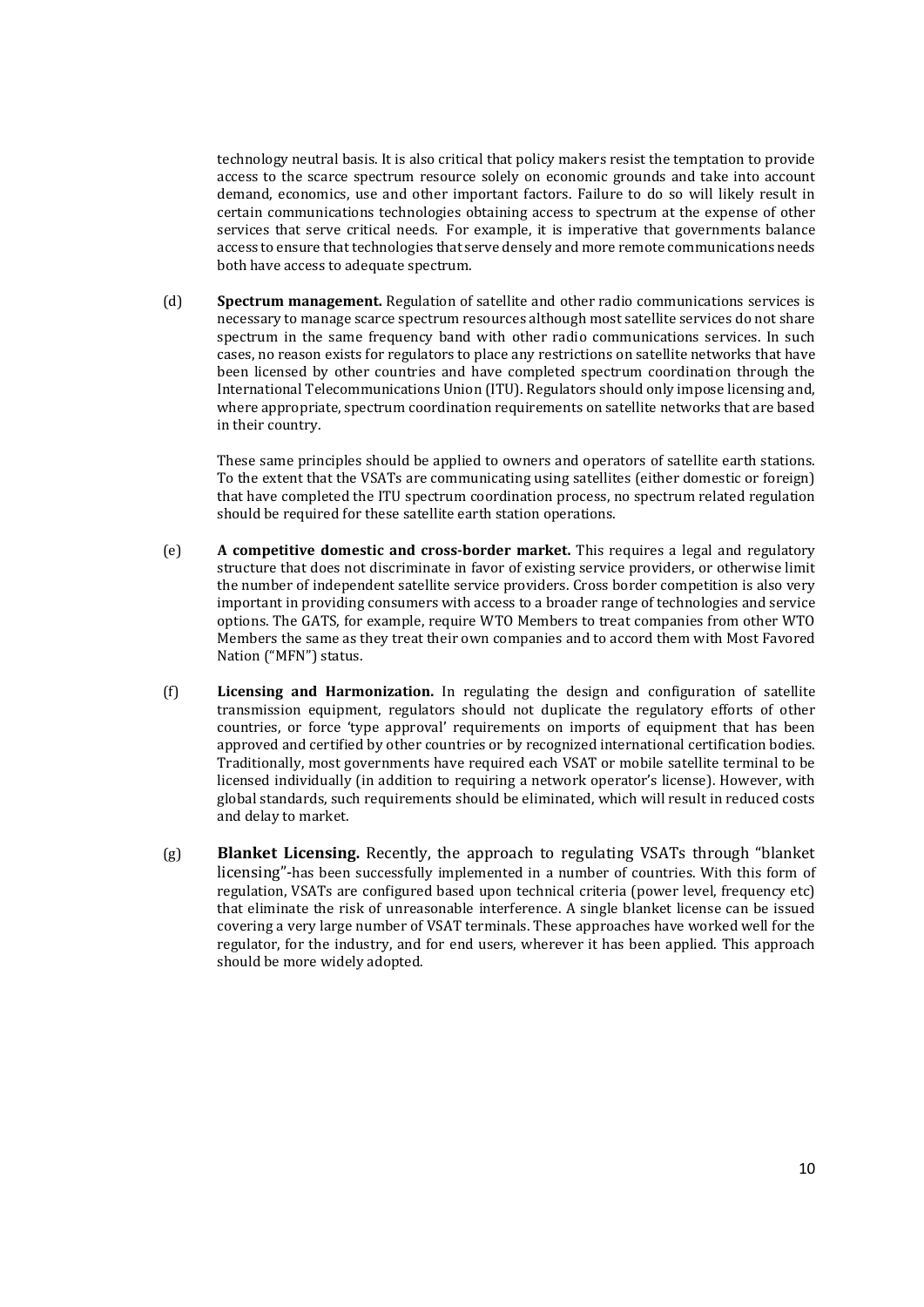## **Section 4: Best Practices for Connected Communities**

In order to enable the connectivity of communities around the globe, satellite network operators, regulators, and service providers & integrators must work together to achieve the result of having all communities around the globe connected to cost-effective, high-speed broadband.

#### **4.1 The goals of Connected Communities are:**

- Enabling the 100% availability of broadband communications services, everywhere
- Providing consumers, business, governments, hospitals, schools and others access to broadband services, wherever they are located
- Stimulating the development of jobs and the local economy by increased access to broadband services
- Increasing educational skills, access to health care and e-government to local communities

#### **4.2 In order to achieve these goals, we urge regulators, satellite network operators and service providers & integrators to take the following actions:**

#### 4.2.1. **Regulators**

- Adopt technology neutral regulations that enable competition among platforms, including for spectrum, universal service and interconnection
- Eliminate requirements that limit market access to domestic service providers and specific types of satellite equipment
- Adopt and publish clear and transparent licensing requirements
- Adopt blanket licensing for satellite user terminals
- Adopt and publish cost-based licensing fees
- Adopt cost-based cross-border customs charges
- Adopt globally harmonized equipment standards
- Work with regulators and communities to ensure that there are minimal regulatory burdens for an operator to install needed terrestrial infrastructure and the deployment of VSATs and other user terminal equipment
- Develop education and training programs for consumers and businesses in local communities to educate them about the benefits of broadband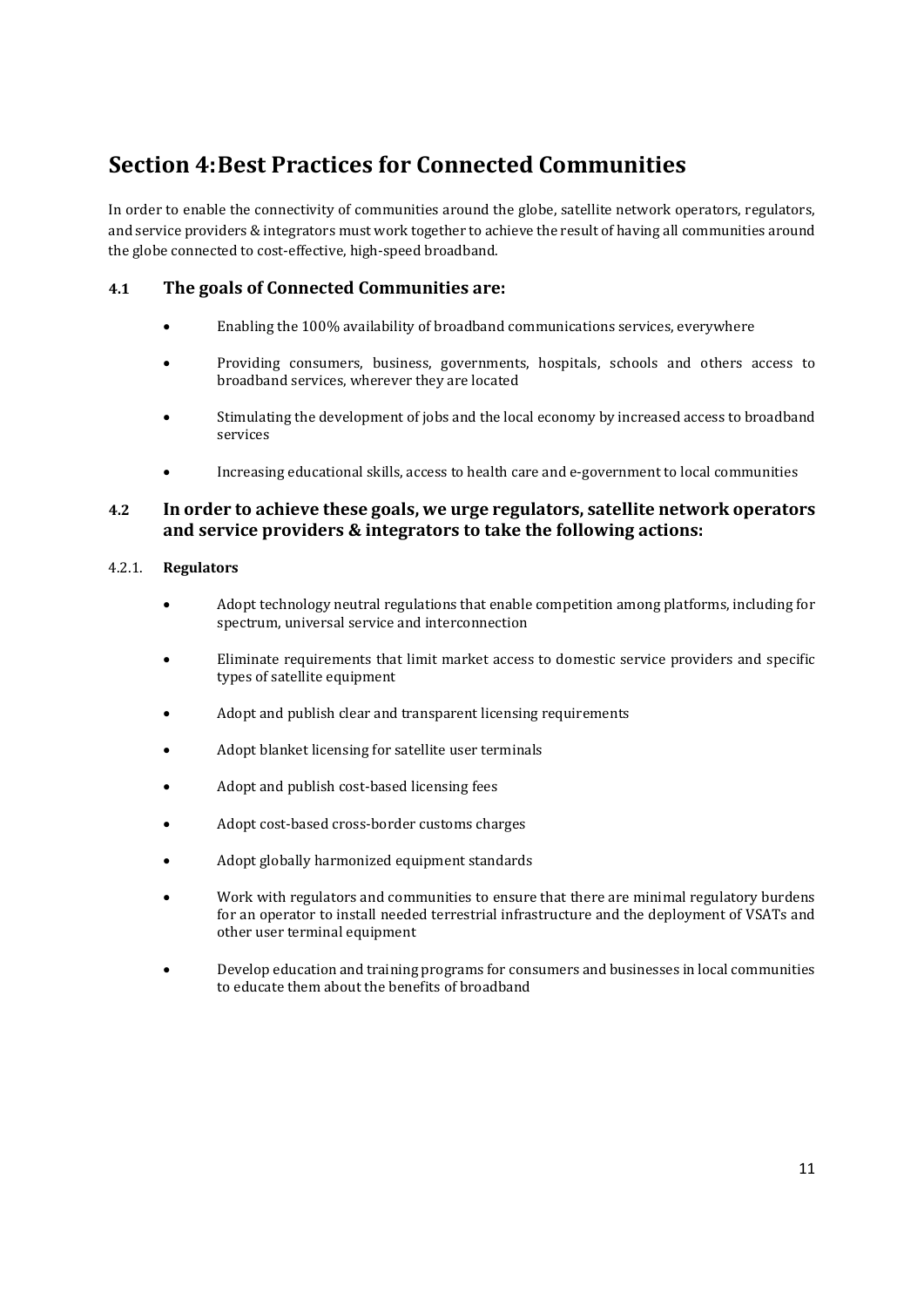#### 4.2.2. **Satellite Network Operators and Service Providers & Integrators**

- Develop partnerships with local communities to educate and train consumers, governments and businesses about the benefits of satellite broadband including:
	- o the best way to provide affordable broadband services to specific locations including the use of complementary broadband technologies such as Wi-Fi
	- o the use of transparent pricing and service tiers designed to meet the needs of local communities
	- o the benefits of low or no cost off-peak tariffs and the use of computer caching to store data downloaded during those periods
- Provide transparent and clear information regarding services, prices, speed, data limits and other relevant factors to consumers
- Utilize, to the extent economically and technically feasible, local installers and technicians to deploy and maintain services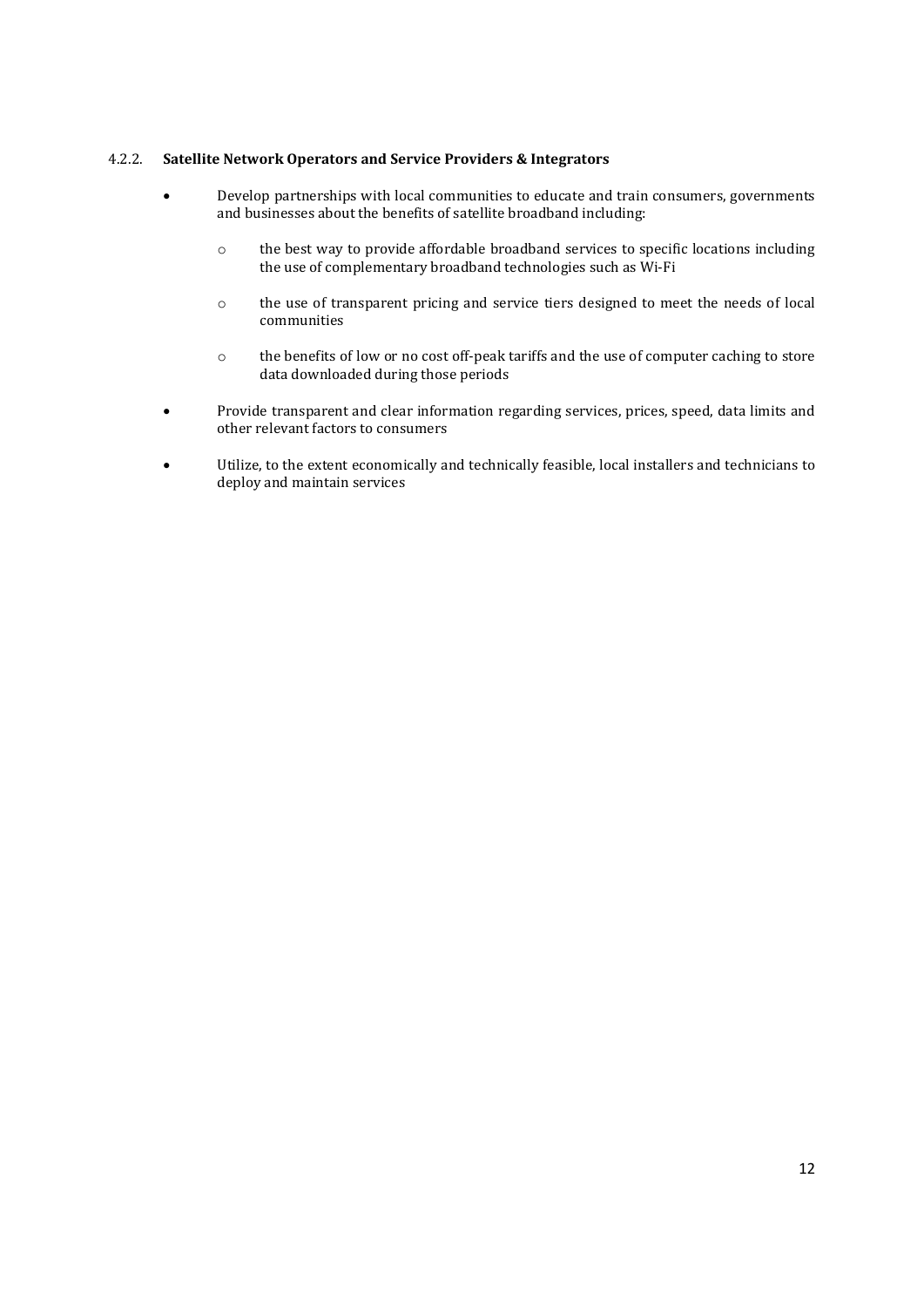# **Awards**



**Pacific Telecommunications Council - Innovation Award**



# *SatelliteConnect!*

# **Expert Working Group**